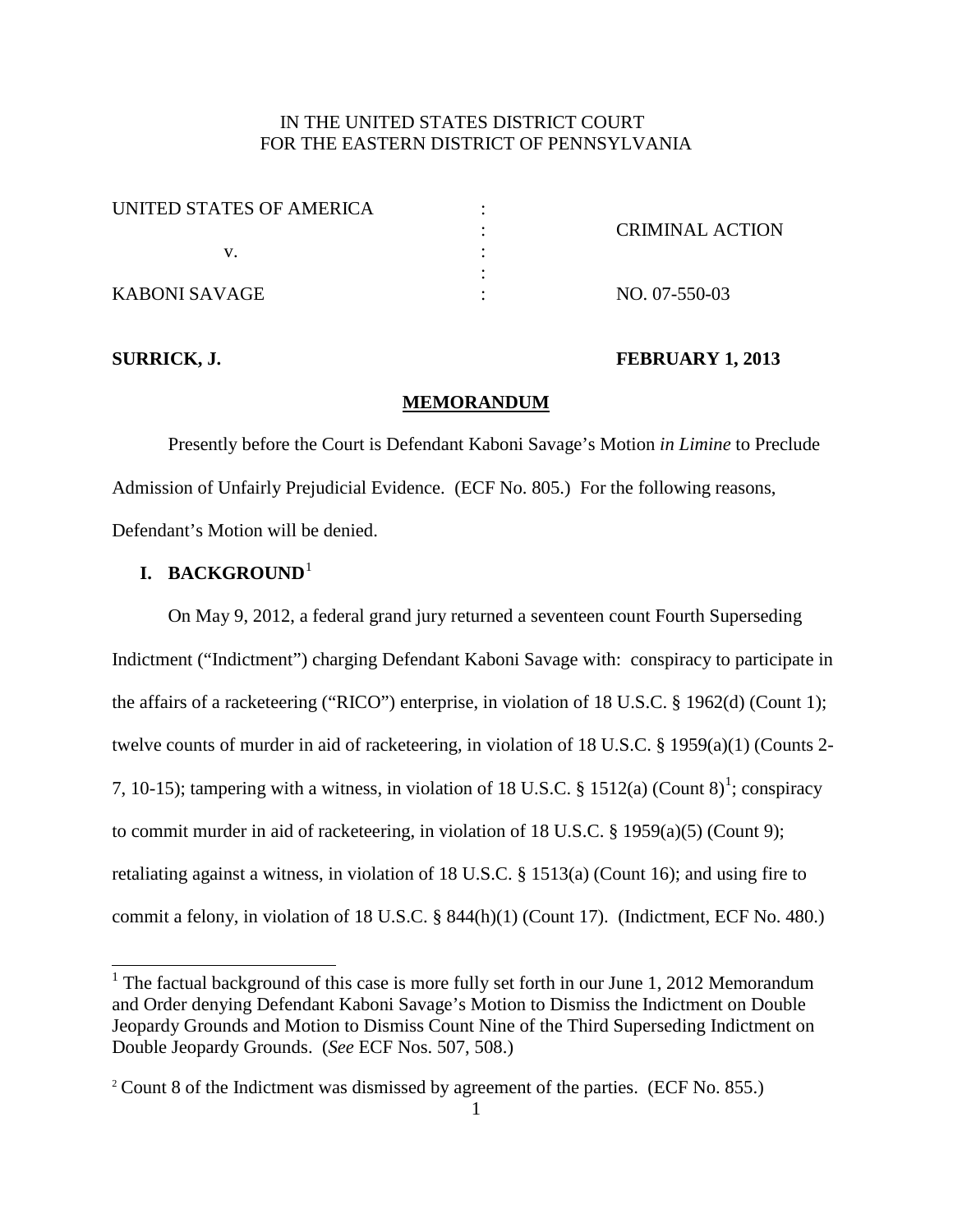Savage was charged along with three co-defendants, Steven Northington, Robert Merritt, and his sister, Kidada Savage. The Government has filed a notice of intent to seek the death penalty against Merritt, Northington, and Kaboni Savage. (ECF Nos. 196, 197, 198.)

On October 9, 2004, six people, including four children, died as a result of arson at a home located at 3256 North Sixth Street, Philadelphia, Pennsylvania. (Def.'s Mot. 1, ECF No. 376.) The Government contends that Defendant and Kidada Savage solicited and ordered Lewis and Merritt to set fire to the home of Eugene Coleman, a former associate of Defendant. Defendant believed that Coleman was cooperating with the Government and planned to testify against him in his 2005 federal drug conspiracy trial.<sup>[3](#page-1-0)</sup> The firebombing took the lives of Coleman's mother, infant son, and four other relatives. The Government intends to show at trial that the firebombing was ordered by Defendant in order to intimidate Coleman and prevent him from testifying against him at the drug conspiracy trial relating to the 2005 Indictment.

On December 10, 2012, Defendant filed a Motion *in Limine* to Preclude Admission of Unfairly Prejudicial Evidence. (Def.'s Mot., ECF No. 805.) The Government filed a response to the Motion on January 11, 2013. (Gov't's Resp., ECF No. 893.)

## **II. DISCUSSION**

Defendant requests that the Court preclude the Government from introducing at trial evidence of various statements that Defendant characterizes as outlandish and provocative, but

<span id="page-1-0"></span> $3$  Defendant, Northington, and four other co-defendants not charged in the instant Indictment were prosecuted in a 2005 federal drug conspiracy case. After a seven-week trial, Defendant was found guilty of conspiracy to manufacture and distribute cocaine, money laundering, firearms possession, witness retaliation and other crimes. Coleman testified at that trial. Defendant received a sentence of thirty years in prison on these convictions.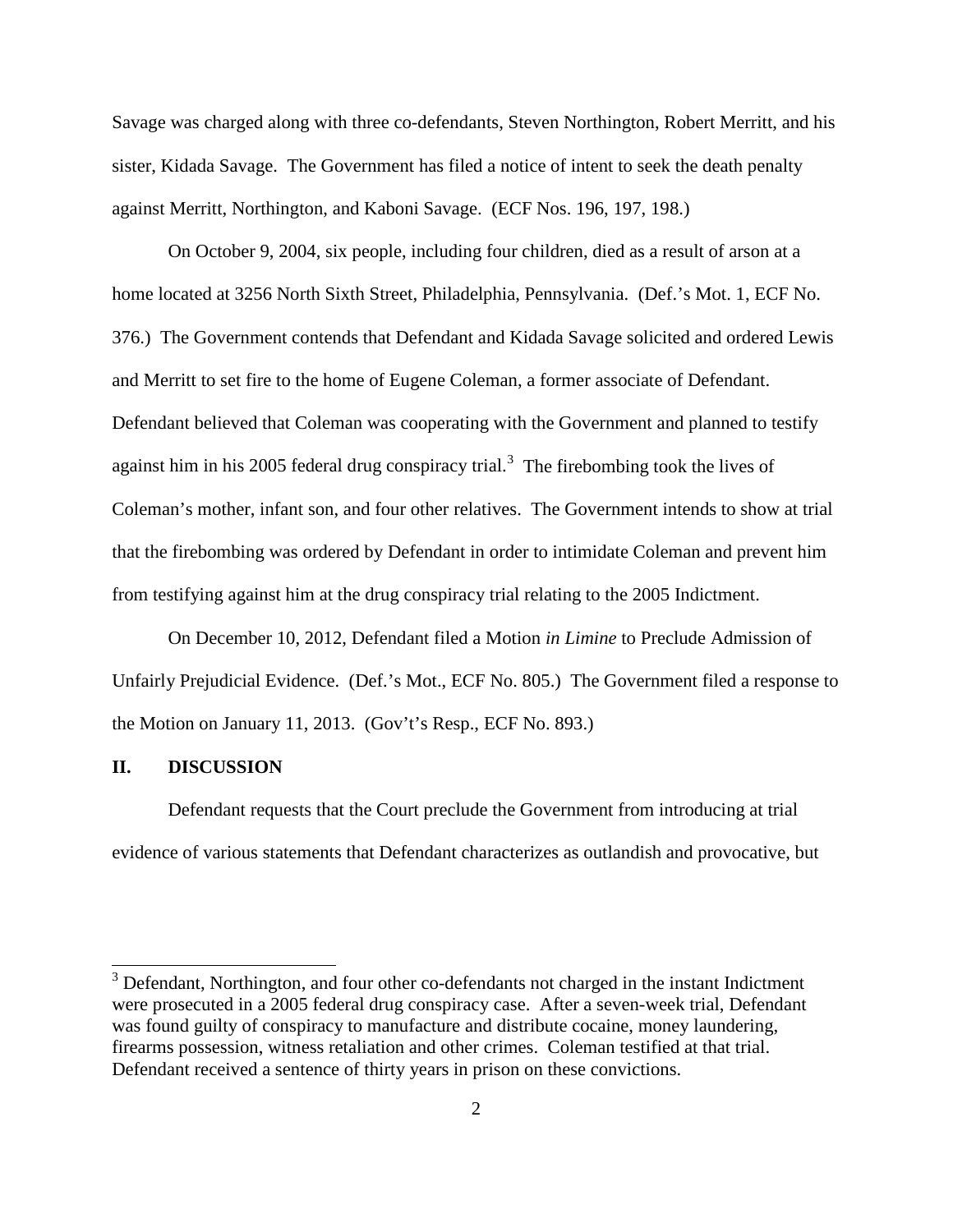lacking in probative value. (Def.'s Mot. 1.)<sup>[4](#page-2-0)</sup> The Government responds that the conversations cited by Defendant are highly relevant and not unduly prejudicial. (Gov't's Resp. 4.)

## **A. Rule 401**

"'All relevant evidence is admissible, except as otherwise provided' by the Constitution, an act of Congress, rules prescribed by the Supreme Court or the Federal Rules of Evidence." *United States v. Ali*, 493 F.3d 387, 391 (3d Cir. 2007) (quoting Fed. R. Evid. 402); *see also Wilson v. Vaughn*, 533 F.3d 208, 217 (3d Cir. 2008). Evidence is "relevant," and therefore admissible, if it has some "tendency to make the existence of any fact that is of consequence to the determination of the action more probable or less probable than it would be without the evidence." Fed R. Evid. 401.

<span id="page-2-0"></span> <sup>4</sup> Defendant does not specifically identify all of the statements he seeks to preclude from trial. In his Motion, Defendant references threats identified in the Indictment, (Def.'s Mot. 1-2 (citing Indictment ¶¶ 58, 69, 72-75, 90, 91, 94-113, 116, 125-128), and a compilation of threats attributed to Defendant by the Government in a prior filing related to Defendant's motion to remove SAMs conditions of confinement. (*Id.* at 2 (citing ECF No. 146-1).) Defendant also identifies two other statements made by Kaboni Savage that the Government might introduce into evidence. (*Id.*) Defendant classifies the challenged statements into four categories: (1) absurd and impossible threats; (2) statements that suggest a non-existent danger; (3) rants and commentary on Government cooperators and police informants; and (4) hyperbolic statements. (*Id.* at 3-6.) The Government understands Defendant to be challenging only six statements specifically referenced in Defendant's Motion. (Gov't's Resp. 4.) These six statements appear to be merely illustrative rather than exhaustive. (*See* Def.'s Mot. 6.)

Defendant acknowledges that "some of the statements he challenges in this motion may be more relevant and less unfairly prejudicial than others." (*Id.* at 6.) He argues that without a full list of the statements and threats that the Government intends to introduce at trial, he cannot provide a comprehensive list of challenged statements. (*Id.*) The Government points out that the Government has identified the recordings that it intends to play at trial and has provided to Defendant the corresponding transcripts for those recordings. (Gov't's Resp. 2 (citing ECF No. 854).) Under the circumstances, Defendant would appear to have notice of the statements and Defendant's request for notice of such statements is therefore moot.

Defendant's failure to be specific in his Motion *in limine* limits our ability to grant him his requested relief beyond the six statements specifically mentioned. The Government notes that it intends to play at trial approximately 400 to 500 conversations. (Gov't's Resp. 2 (citing ECF No. 854).) Accordingly, our analysis must be confined to those statements specifically identified by Defendant in his Motion.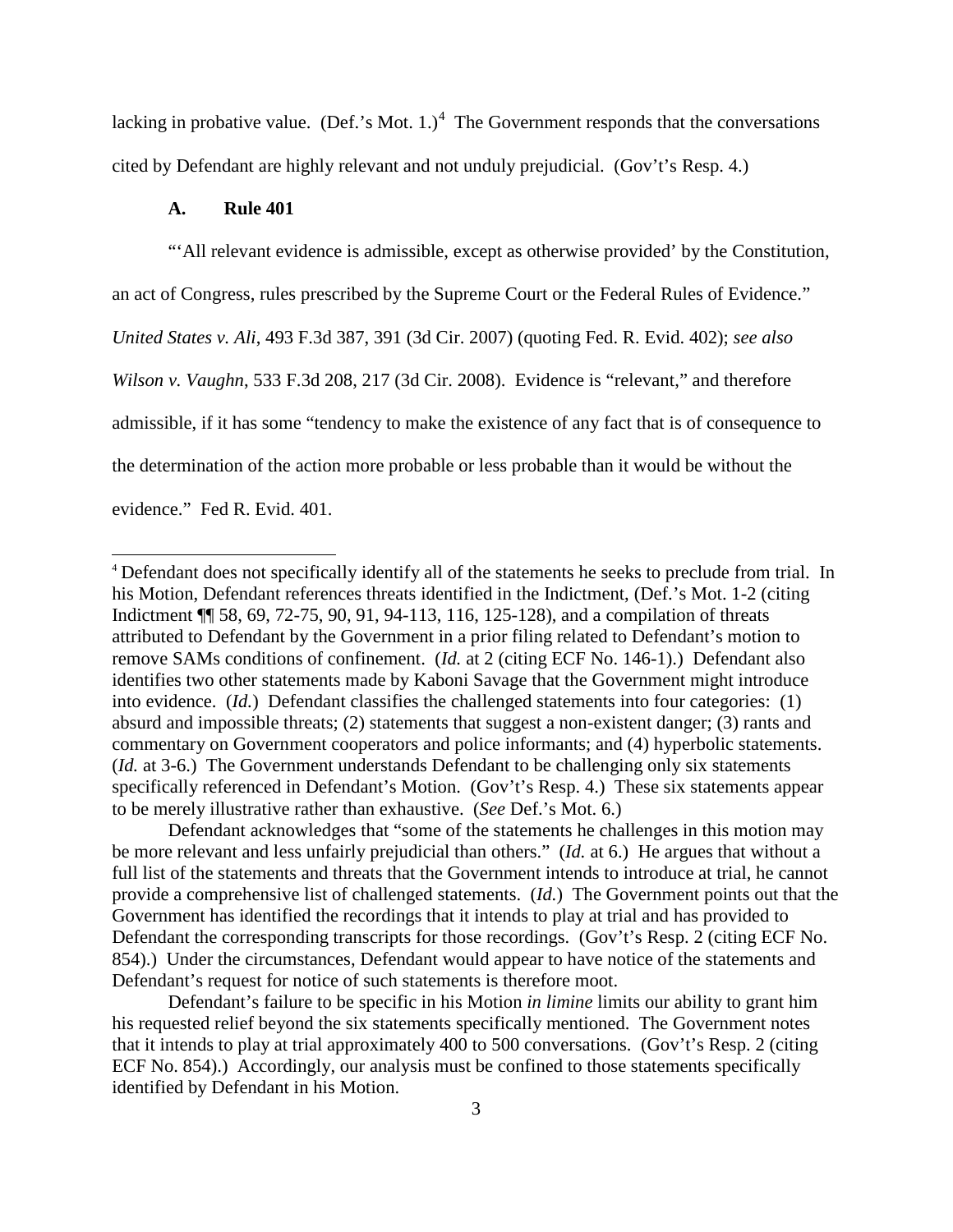Defendant maintains that certain of the statements that he identifies in his Motion are devoid of any probative value. (Def.'s Mot. 5, 6.) The Government provides a number of grounds for the relevancy of the challenged statements. It argues that they are evidence of Defendant's intent, his motive, his knowledge and relationship with certain individuals, his communications with co-conspirators, his intimidation of cooperators, prospective cooperators, and law enforcement officials, and his consciousness of guilt. (Gov't's Resp. 6-10.) Such grounds would certainly tend to make the facts of consequence in determining this matter more or less probable. *See United States v. Scheffer*, 523 U.S. 303, 331 (1998) ("[E]vidence of 'consciousness of guilt' may sometimes be relevant."); *United States v. Lee*, 612 F.3d 170, 187 (3d Cir. 2010) (upholding district court's determination that the defendant's statements about using weapons were relevant to his motive to possess a firearm); *United States v. Gartman*, 53 F.3d 329 (4th Cir. 1995) (finding defendant's statements relevant and admissible as non-hearsay evidence of motivation to intimidate girlfriend); *United States v. Taylor*, 884 F.2d 1390, at \*2 (4th Cir. 1989) ("As a general rule, evidence of threats to witnesses, though not admissible to prove bad character, *see* Fed. R. Evid. 404, can be legally relevant to show consciousness of guilt."); *United States v. Simone*, No. 91-569, 1993 WL 106478, at \*4 (E.D. Pa. March 31, 1993) (finding relevant evidence relating to the defendant's relationship with members of criminal organization).

Defendant specifically challenges six statements that he contends are irrelevant due to their implausibility or emotional nature.<sup>[5](#page-3-0)</sup> Defendant provides these six statements in general

<span id="page-3-0"></span><sup>&</sup>lt;sup>5</sup> By way of example, one statement that Defendant argues is inadmissible involves his discussion of "killing crackers" and reading in a magazine that "boric acid and sugar becomes a poison." (Def.'s Mot. 3.) Defendant maintains that this statement is absurd and impossible. (*Id.*) According to the Government, this statement is relevant to demonstrate Defendant's motivation for his crimes, his intent to commit them, and to bolster the resolve of his co-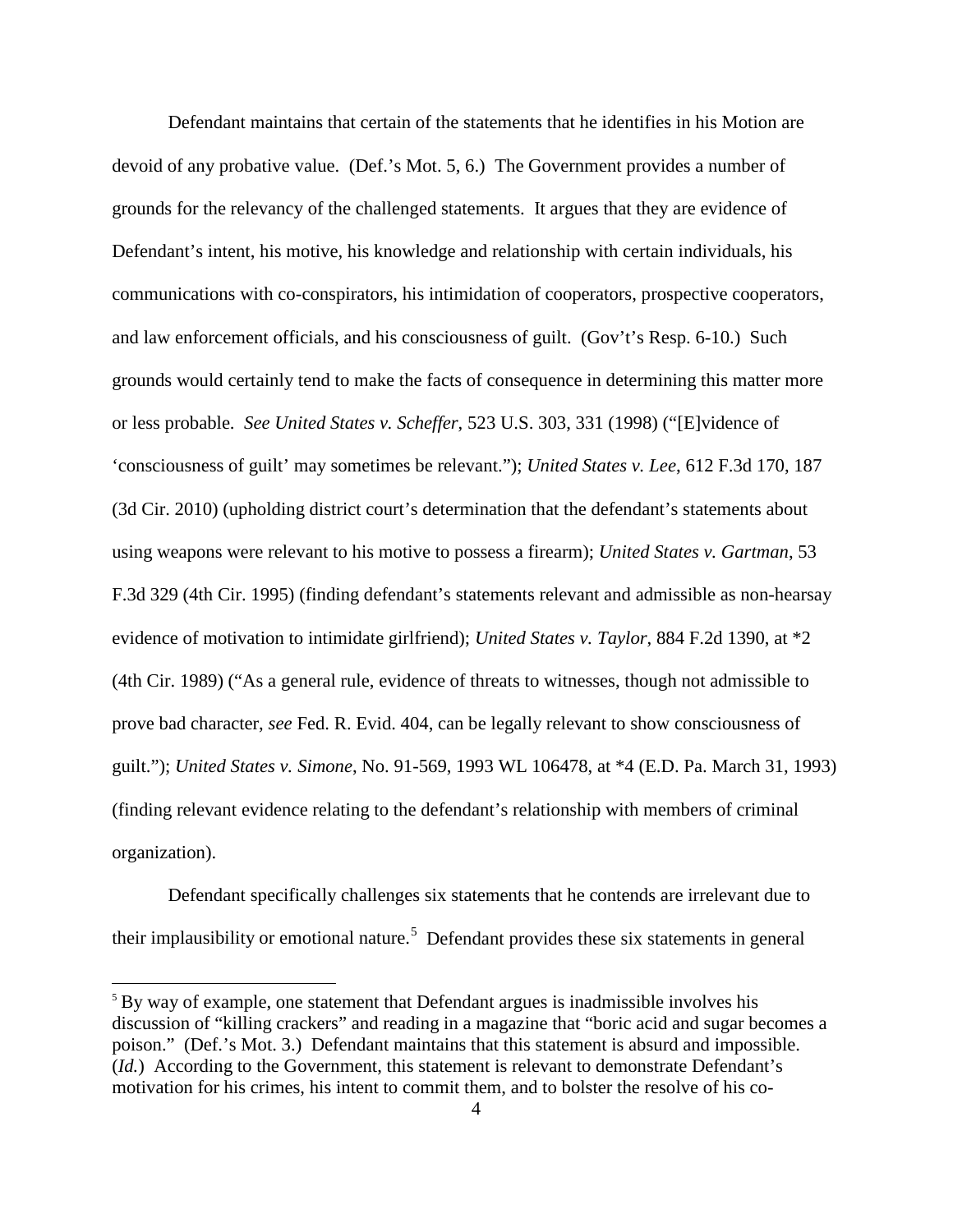categories of types of statements. The Government argues that, in the context of the Indictment and the charges to be proven at trial, these statements are highly relevant. The Indictment contains a number of allegations with regard to the KSO's intent and specific purpose to intimidate witnesses. (*See* Indictment ¶¶ 1, 5, 9, 10, 12.) The Indictment alleges that through brutal acts of violence, including the arson murders, KSO members furthered the enterprise's goals and achieved its purposes. (*Id.* at ¶¶ 20, 69, 72, 75, 101, 107, 110-13.) The federal grand jury in this case charged Defendant with ordering no fewer than seven murders of cooperators and their families while he was imprisoned. (*See id.*) To satisfy their burden of proof on these counts, the Government must establish that Defendant ordered these murders with the specific intent of preventing cooperation or retaliating against cooperators, in violation of 18 U.S.C. § 1513. The statements proffered by the Government establish Defendant's pattern of obstruction and intimidation, including threats toward law enforcement officials and prospective witnesses and their families, and statements indicating Defendant's satisfaction over the deaths of cooperating witnesses. They may be relevant in establishing his intent, planning, knowledge, motive, absence of mistake, and in rebuttal to Defendant's anticipated defense that such threats were harmless venting. We cannot say at this time, prior to the introduction of the Government's evidence, that these statement have no "tendency to make the existence of any fact that is of consequence to the determination of the action more probable or less probable." Fed. R. Evid. 401. Accordingly, they will not be excluded as irrelevant at this juncture.

 $\overline{a}$ 

conspirators. (Gov't's Resp. 22.) Another statement by Defendant involves threats to jurors in his 2005 federal drug conspiracy trial. (Def.'s Mot. 4.) Defendant maintains that the threat issued was "not a real risk, and has no tendency to prove any fact of consequence." (*Id.* at 5.) The Government responds that this statement evinces a pattern of intimidation meant to protect the KSO. (Gov't's Resp. 23.) Notably, this threat was issued one month after the arson murders of a cooperating witness' family. (*Id.*) The other four statements highlighted by Defendant are similar.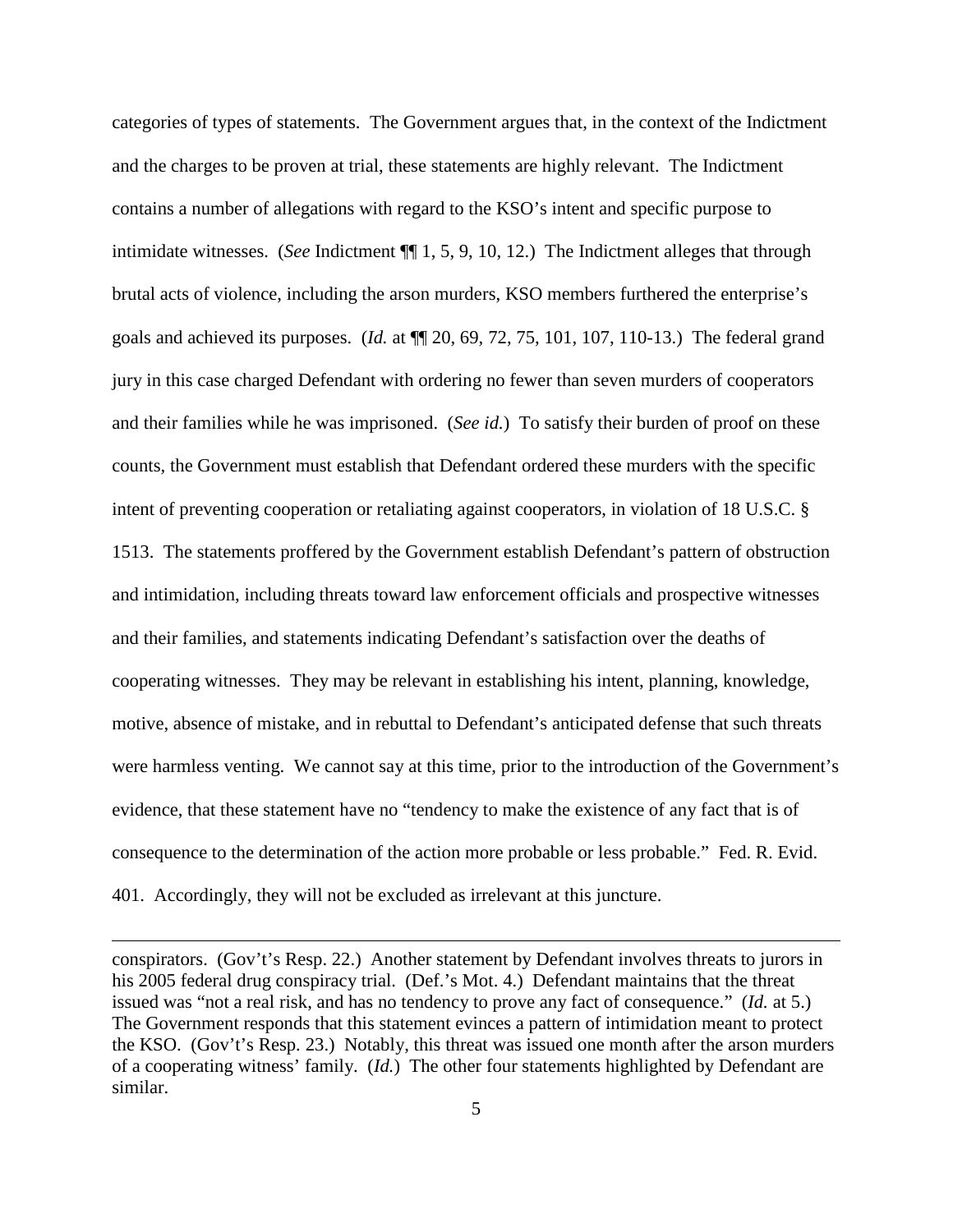#### **B. Rule 403**

Under Federal Rule of Evidence 403, "[t]he court may exclude relevant evidence if its probative value is substantially outweighed by a danger of . . . unfair prejudice, confusing the issues, misleading the jury, undue delay, wasting time, or needlessly presenting cumulative evidence." Fed. R. Evid. 403. District courts have broad discretion to determine whether evidence should be excluded under Rule 403. *United States v. Pelullo*, 14 F.3d 881, 888 (3d Cir. 1994). In performing its analysis, the court is to "appraise the genuine need for the challenged evidence and balance that necessity against the risk of prejudice to the defendant." *Id.* (quoting *Gov't of the Virgin Islands v. Archibald*, 987 F.2d 180, 186 (3d Cir. 1993)). Notably, the prejudice the court is to measure must be "unfair prejudice . . . 'based on something other than [the evidence's] persuasive weight.'" *United States v. Bergrin*, 682 F.3d 261, 279 (3d Cir. 2012) (quoting *United States v. Cruz-Garcia*, 344 F.3d 951, 956 (9th Cir. 2003)). In RICO cases, courts may admit potentially prejudicial evidence relating to uncharged criminal activity. *Ali*, 493 F.3d at 392; *United States v. DiSalvo*, 34 F.3d 1204 (3d Cir. 1994); *United States v. Eufrasio*, 935 F.3d 553 (3d Cir. 1991).

Section 3593 addresses the procedure for the sentencing phase of a capital case. Under subsection 3593(c), "[i]nformation is admissible regardless of its admissibility under the rules governing admission of evidence at criminal trials except that information may be excluded if its probative value is outweighed by the danger of creating unfair prejudice, confusing the issues, or misleading the jury." 18 U.S.C. § 3593(c). "Section 3593(c) provides the district court with greater discretion to exclude unfairly prejudicial or confusing information than the district court has during the guilt phase." *United States v. Lujan*, 603 F.3d 850, 854 (10th Cir. 2010).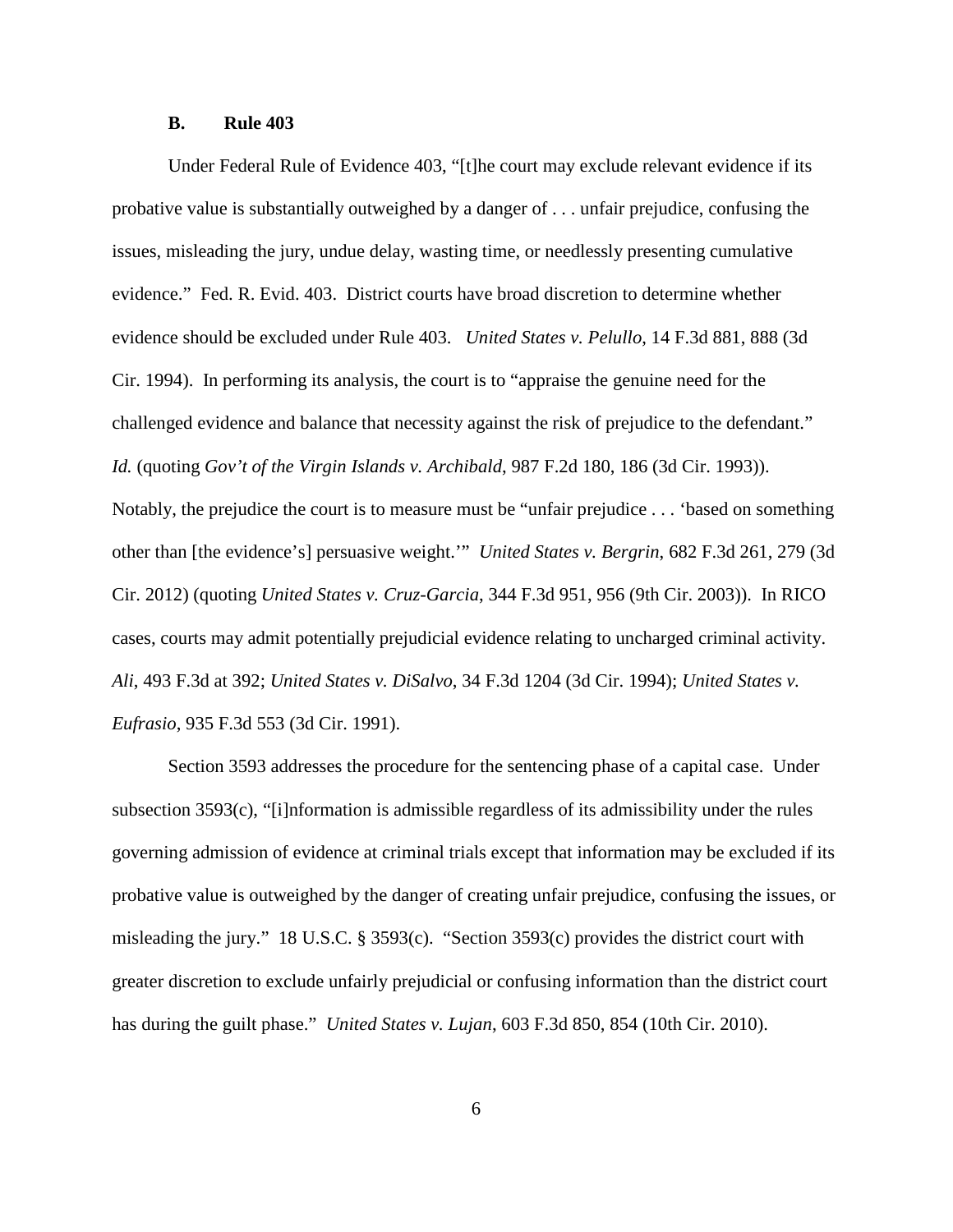Defendant requests that the Court apply the admissibility standard of 18 U.S.C. § 3593(c) rather than that of Rule 403 during the guilt phase of the trial because § 3593(c) "requires the Court to perform a more stringent balancing of probative value against the danger of unfair prejudice than is otherwise required under the Federal Rules of Evidence." (Def.'s Mot. 3.) Such a remedy is unprecedented. The Government responds citing *United States v. Pepin*, 514 F.3d 193, 207 (2d Cir. 2008), where the court held that the admissibility of evidence at the guilt phase of a capital case was governed by Rule 403 rather than Section 3593(c) and that evidence was improperly excluded from the guilt phase of the trial based on its prospective exclusion from the sentencing phase of the trial. The Second Circuit reasoned that "[t]o rule that only evidence independently admissible at the penalty phase is admissible during the guilt phase, however, would impermissibly allow the section 3593(c) admissibility standard to govern evidentiary rulings not only at the penalty phase, but throughout the entire proceeding." *Id.*

For the guilt phase of the trial, we will apply the balancing test set forth under Rule 403. For the sentencing phase of the trial, we will apply the balancing test set forth under 18 U.S.C. § 3593(c). If evidence is admissible during the guilt phase, but would run afoul of Section 3593(c) in the sentencing phase, we can provide an appropriate limiting instruction or exclude the evidence for the sentencing phase of the trial. *United States v. Taveras*, 584 F. Supp. 2d 535, 538 (E.D.N.Y. 2008).

Defendant maintains that the statements the Government intends to introduce are so highly prejudicial and lacking in probative value as to violate Rule 403. (Def.'s Mot. 3-6.) Defendant contends that Savage's statements are absurd and impossible, suggest a non-existent danger, are rants and commentary on Government cooperators and police informants, or

7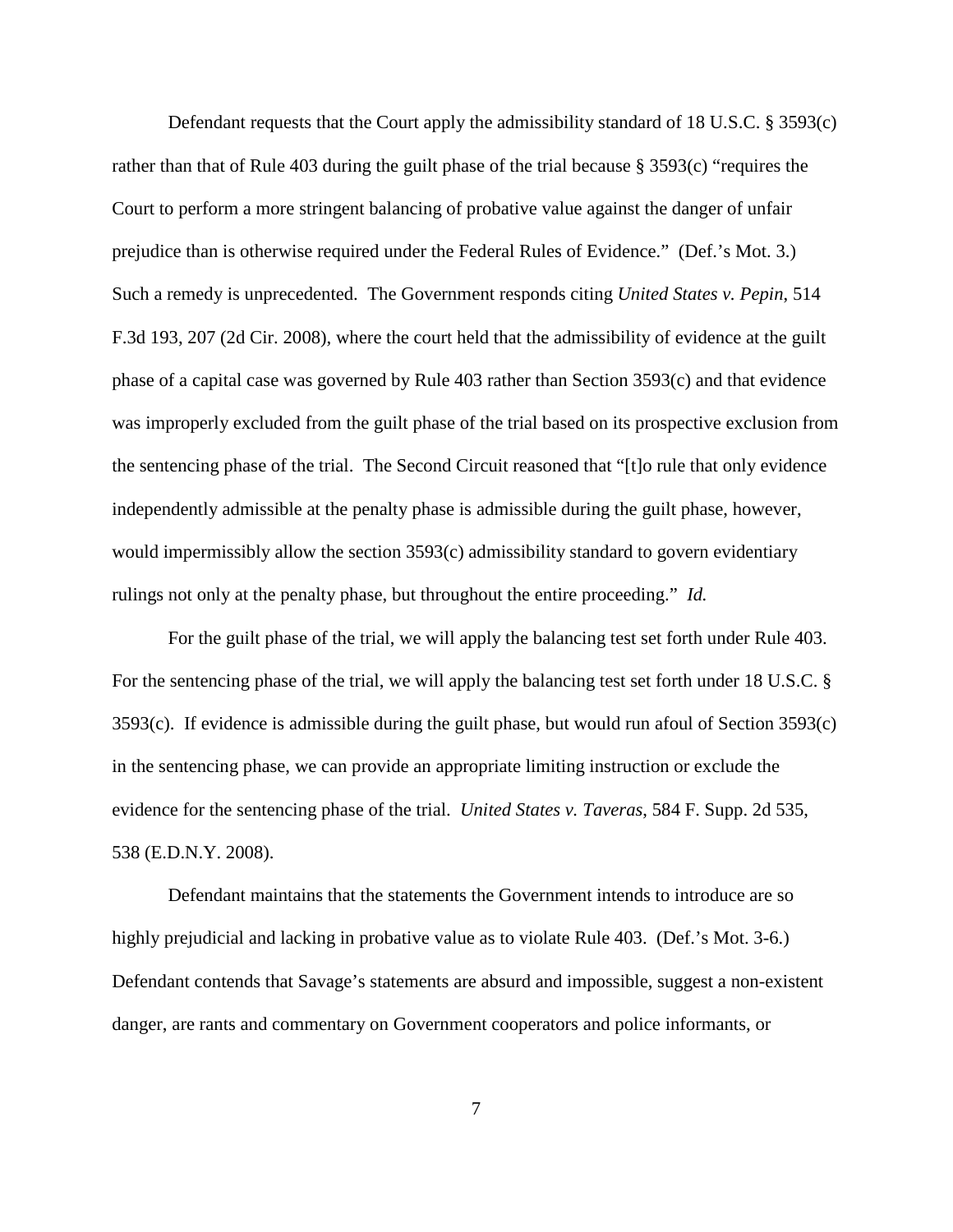hyperbolic. (*Id.*) The Government argues that each of the statements challenged by Defendant are highly probative of his motive, specific intent, state of mind, and consciousness of his guilt. (Gov't's Resp. 20-29.)

Relevant evidence becomes problematic for admissibility purposes when its introduction

is "unnecessary for the Government to prove its case on the elements of the specific charged

crime." *United States v. Jones*, 566 F.3d 353, 365 (3d Cir. 2009) (citing *United States v.* 

*Murray*, 103 F.3d 310, 315-16, 319 (3d Cir. 1997), *United States v. Hans*, 738 F.2d 88, 95-96

(3d Cir. 1984)). As discussed above, the Government must prove Defendant's specific intent to

harm witnesses and their families in order to prove violations of 18 U.S.C. § 1513.

A number of the statements challenged by Defendant could be classified as "threat evidence." "'Threat evidence' may be admitted to show consciousness of guilt." *United States v. Guerrero*, 803 F.2d 783, 785 (3d Cir. 1986) (citing *United States v. Gonzalez*, 703 F.2d 1222

(11th Cir. 1983), *United States v. Rosa*, 705 F.2d 1375 (1st Cir. 1983)).

When it comes to the prejudicial nature of threat evidence, the Third Circuit advises that a court should consider:

[T]he tendency of the particular conduct alleged to suggest decision on an improper basis, commonly, though not necessarily, an emotional one; the nature or style of the specific witness's narrative; the likelihood that the testimony is true; and the sufficiency of the other evidence presented to make a reasonable connection between the defendant and the offense charged. A final factor in considering the prejudicial nature of the evidence is the extent to which any possible inflaming of the jury can be cured by limiting instructions either at the time the testimony is tendered or when the case is submitted to the jury.

*Guerrero*, 803 F.2d at 786 (citations omitted) (internal quotation marks omitted) (admitting

evidence of defendant's threats against co-conspirators who had entered into cooperation

agreements with the Government to testify against him at trial).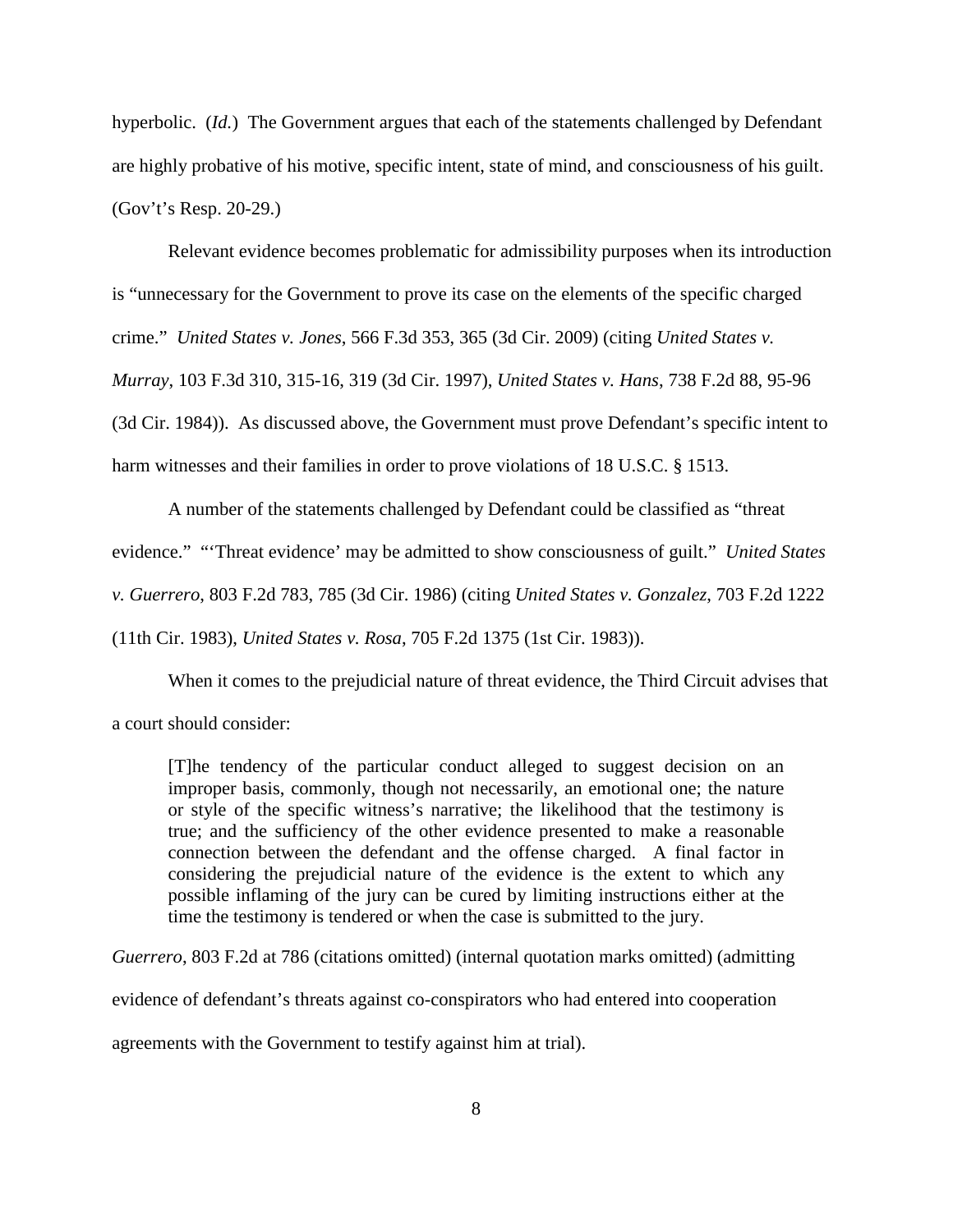Here, Defendant asks the Court to preclude the admission of particular statements outside the context in which they were made. At this point, we cannot reasonably perform the analysis described in *Guerrero*. We have already determined that these statements may be relevant. Based on the charges in the Indictment, we cannot say that the evidence celebrating an informant's death, and Defendant's threats to kill "crackers," to harm witnesses, to attack the prison warden, and to assault the child of a witness are uniquely prejudicial. At this juncture we conclude that under either Rule 403 or 18 U.S.C. § 3539(c), the statements identified by Defendant appear to be more probative than prejudicial. At trial, once the evidence is placed in its proper context, Defendant can renew his objection to the introduction of the statements that he believes are unduly prejudicial. *See, e.g.*, *United States v. Corbin*, No. 10-352, 2011 WL 2110831, at \*8 (E.D. Pa. May 26, 2011) (withholding ruling on threat evidence until trial).

With regard to Defendant's threats about jurors in his 2005 federal drug trial, Defendant argues that the danger was non-existent because the jury was anonymous and there was no evidence that he obtained jurors' addresses or phone numbers. (Def.'s Mot. 4-5.) Defendant maintains that the introduction of that statement would be especially prejudicial because it would enflame the jury and indicate that they might be at risk. (*Id.* at 5.) The Government responds that this statement is highly probative because it establishes Defendant's pattern of threats and intimidation of anyone involved in bringing him to justice. (Gov't's Resp. 25.) In addition, the Government notes that such threats to jurors were plausible in light of Defendant's ability to relay messages to couriers and harm witnesses and their families, even when incarcerated. (*Id.* at 25.) The Government indicates that it only intends to introduce this statement in the sentencing phase of the trial. (*Id.* at 26.)

9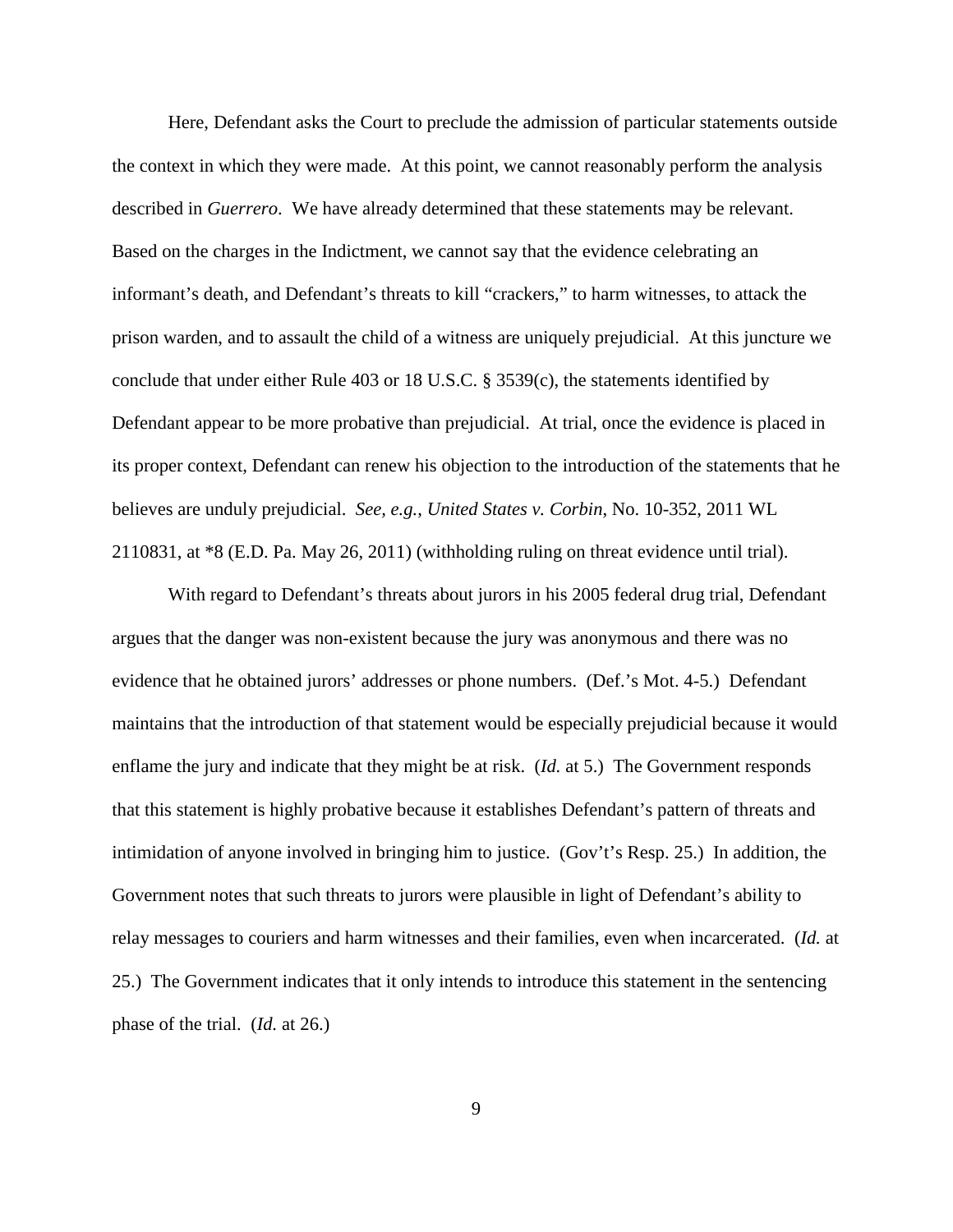We agree with Defendant that a threat issued towards jurors is especially provocative, tending to incite jurors' passions. However, such threat evidence is admissible to show consciousness of Defendant's guilt. *United States v. Smith*, 67 F. App'x 686, 690 (3d Cir. 2003). It may also be admissible on the basis of future dangerousness. We conclude that this evidence may be admissible in the sentencing phase with an appropriate limiting instruction.

## **III. CONCLUSION**

For the foregoing reasons, Defendant's Motion *in Limine* to Preclude Admission of Unfairly Prejudicial Evidence will be denied.

An appropriate Order will follow.

#### **BY THE COURT:**

*/s/R. Barclay Surrick*  **U.S. District Judge**